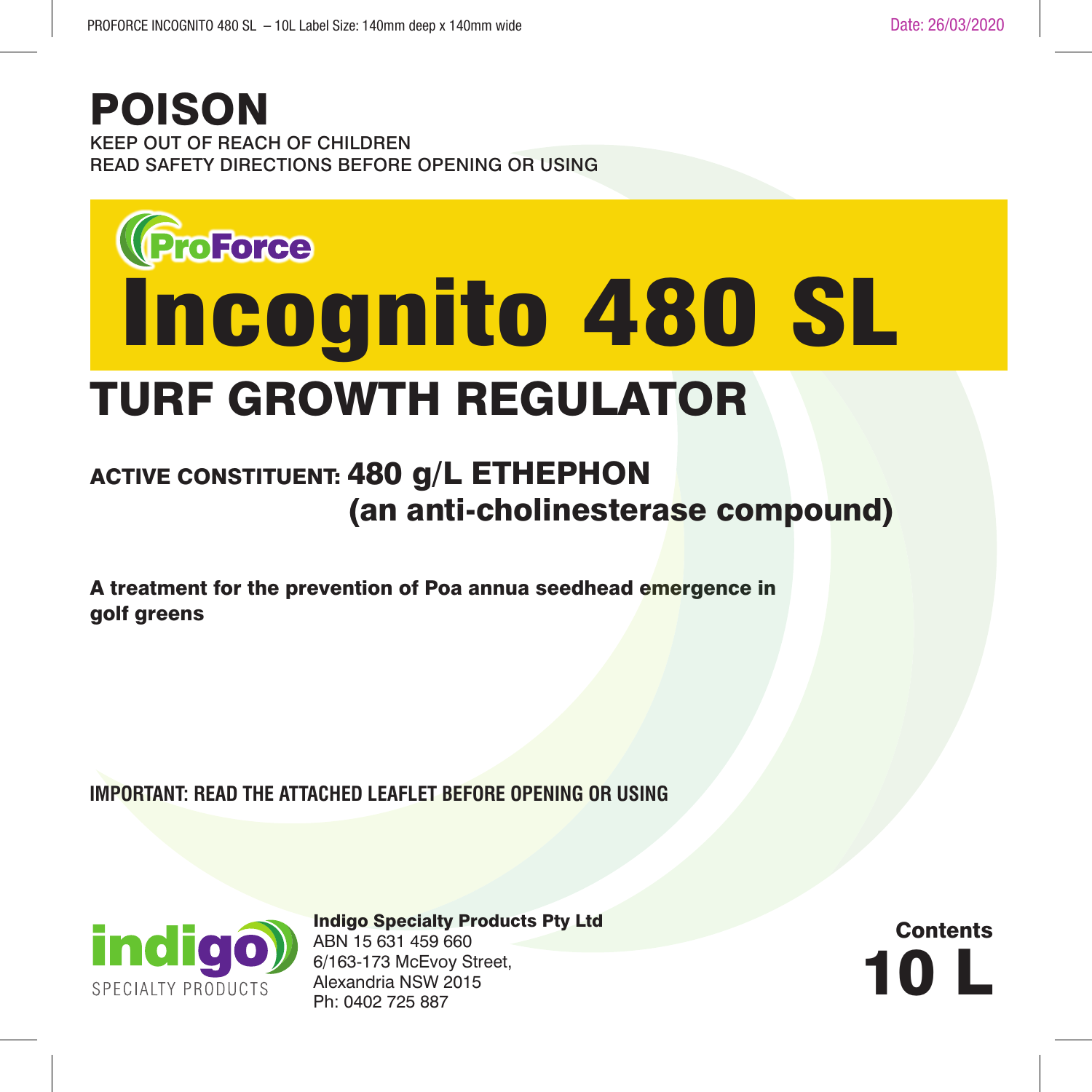## GroForce Incognito 480 SLTURF GROWTH REGULATOR

### **STORAGE AND DISPOSAL**

Store in the closed, original container in a cool, well-ventilated area. Do not store for prolonged periods in direct sunlight. DO NOT store for prolonged periods in direct sunlight

Triple rinse container before disposal. Add rinsings to spray tank. DO NOT dispose of undiluted chemicals on site. If recycling, replace cap and return clean containers to recycler or designated collection point. If not recycling, break, crush or puncture and deliver empty packaging for appropriate disposal to an approved waste management facility. If an approved waste management facility is not available, bury the empty packaging 500 mm below the surface in a disposal pit specifically marked and set up for this purpose clear of waterways, desirable vegetation and tree roots, in compliance with relevant local, State or Territory government regulations. DO NOT burn empty container or product.

### **SAFETY DIRECTIONS**

Harmful if inhaled. Will damage eyes and skin. Repeated minor exposure may have a cumulative poisoning effect. DO NOT inhale vapour or spray mist. Avoid contact with eyes and skin. When opening the container, preparing spray and using prepared spray wear cotton overalls buttoned to the neck and wrist (or equivalent clothing). elbow length chemical resistant gloves, chemical resistant footwear and face shield or goggles. If product or spray in eyes, wash it out immediately with water. If product or spray on skin, immediately wash area with soap and water. Wash hands after use. After each day's use wash gloves, face shield or goggles and contaminated clothing.

### **FIRST AID**

If swallowed DO NOT induce vomiting. If swallowed, splashed on skin or in eyes, or inhaled, contact a Poisons Information Centre (Phone Australia 13 11 26, New Zealand 0800 764 766) or a doctor at once. Remove any contaminated clothing and wash skin thoroughly. If swallowed, activated charcoal may be advised. Give atropine if instructed. If in eyes, hold eyes open, flood with water for at least 15 minutes and see a doctor.

### **SAFETY DATA SHEET**

Additional information is listed in the safety data sheet (SDS). A safety data sheet for ProForce INCOGNITO 480 SL Turf Growth Regulator is available from Indigo Specialty Products Pty Ltd on request. Call Customer Service on 02 9389 2455.

### **CONDITIONS OF SALE:**

Seller warrants that the product conforms to its chemical description and is reasonably fit for the purposes stated on the label when used in accordance with directions under normal conditions of use. No warranty (other than non-excludable statutory warranties) of merchantability or fitness for a particular purpose, express or implied, extends to the use of product contrary to label instructions, or under offlabel permits not endorsed by Indigo Specialty Products Pty Ltd or under abnormal conditions. Indigo Specialty Products Pty Ltd accepts no liability for any loss or damage arising from incorrect storage, handling or use.





Batch No.

Date of Manufacture

APVMA Approval No.: 88709/123680